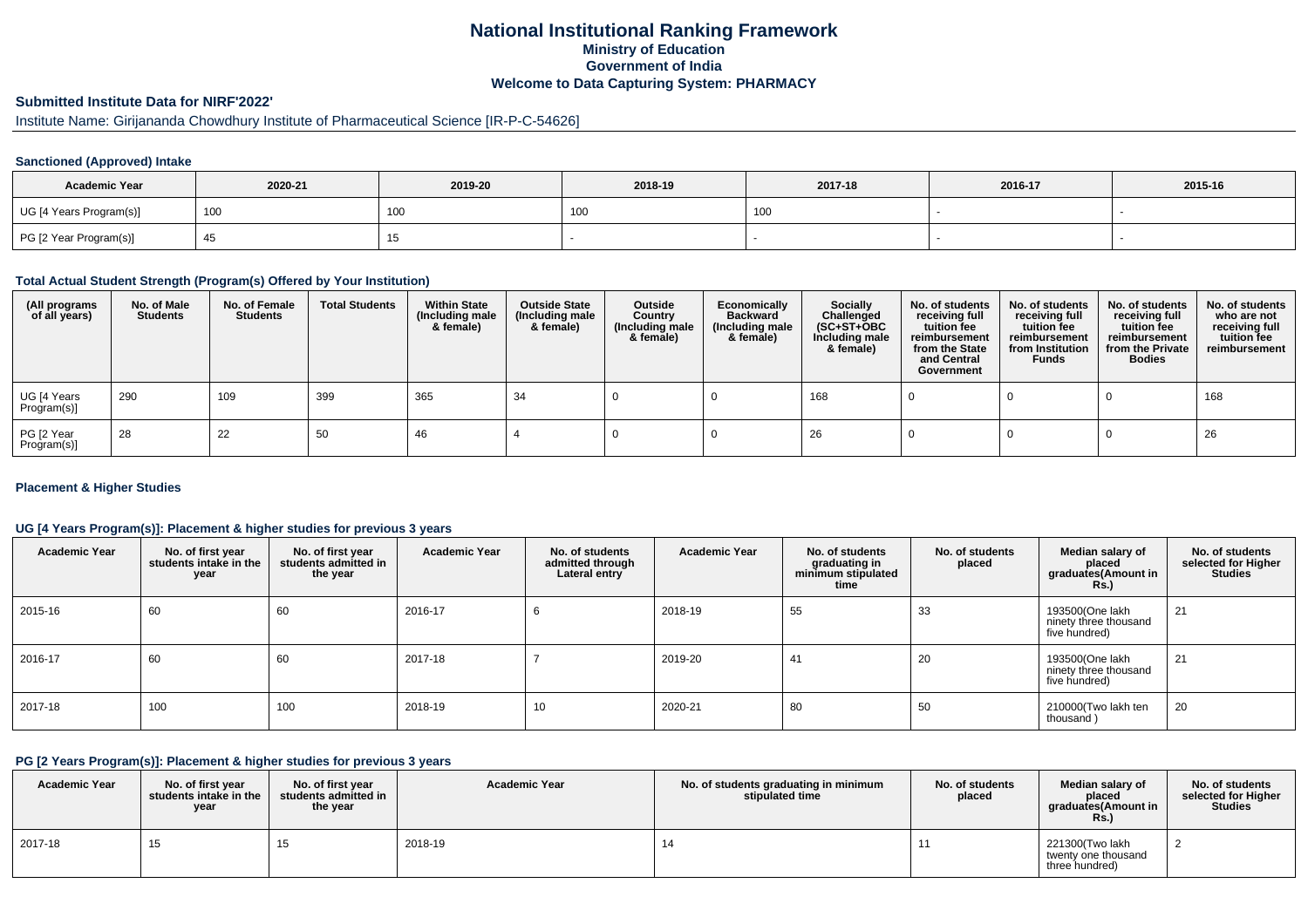| 2018-19 | ⊣ ບ | 2019-20 |  | 222000(Two lakh<br>twenty two thousand) |  |
|---------|-----|---------|--|-----------------------------------------|--|
| 2019-20 | ن ا | 2020-21 |  | 250000(Two lakh fifty<br>thousand)      |  |

### **Ph.D Student Details**

| Ph.D (Student pursuing doctoral program till 2020-21 Students admitted in the academic year 2020-21 should not be entered here.) |                                                            |                       |         |  |  |  |  |
|----------------------------------------------------------------------------------------------------------------------------------|------------------------------------------------------------|-----------------------|---------|--|--|--|--|
|                                                                                                                                  |                                                            | <b>Total Students</b> |         |  |  |  |  |
| Full Time                                                                                                                        |                                                            | 14                    |         |  |  |  |  |
| Part Time                                                                                                                        |                                                            |                       |         |  |  |  |  |
|                                                                                                                                  | No. of Ph.D students graduated (including Integrated Ph.D) |                       |         |  |  |  |  |
|                                                                                                                                  | 2020-21                                                    | 2019-20               | 2018-19 |  |  |  |  |
| Full Time                                                                                                                        |                                                            |                       |         |  |  |  |  |
| Part Time                                                                                                                        |                                                            |                       |         |  |  |  |  |

## **Financial Resources: Utilised Amount for the Capital expenditure for previous 3 years**

| Academic Year                                                                                        | 2020-21                                                                     | 2019-20                                                                   | 2018-19                                                                      |  |  |  |  |
|------------------------------------------------------------------------------------------------------|-----------------------------------------------------------------------------|---------------------------------------------------------------------------|------------------------------------------------------------------------------|--|--|--|--|
|                                                                                                      | <b>Utilised Amount</b>                                                      | <b>Utilised Amount</b>                                                    | <b>Utilised Amount</b>                                                       |  |  |  |  |
| Annual Capital Expenditure on Academic Activities and Resources (excluding expenditure on buildings) |                                                                             |                                                                           |                                                                              |  |  |  |  |
| Library                                                                                              | 417838 (Four Lakh Seventeen Thousand eight Hundred Thirty<br>eight )        | 397105 (Three Lakhs Ninety Seven Thousand One Hundred<br>and Five)        | 387317 (Three Lakhs Eighty seven Thousand Three Hundred<br>and Seventeen)    |  |  |  |  |
| New Equipment for Laboratories                                                                       | 337732 (Three Lakh Thirty seven Thousand Seven Hundred<br>and Thirty Two)   | 528434 (Five Lakhs Twenty Eight Thousand Four Hundred and<br>Thirty Four) | 890038 (Eight Lakhs Ninety Thousand Thirty Eight)                            |  |  |  |  |
| Other expenditure on creation of Capital Assets (excluding<br>expenditure on Land and Building)      | 2884560 (Twenty Eight Lakhs Eighty Four Thousand Five<br>Hundred and Sixty) | 384067 (Three Lakhs Eighty Four Thousand and Sixty Seven)                 | 1719739 (Seventeen Lakhs Nineteen Thousand Seven<br>Hundred and Thirty Nine) |  |  |  |  |

# **Financial Resources: Utilised Amount for the Operational expenditure for previous 3 years**

| <b>Academic Year</b>                                                                                                                                                                            | 2020-21                                                                                   | 2019-20                                                                           | 2018-19                                                                              |  |  |  |  |
|-------------------------------------------------------------------------------------------------------------------------------------------------------------------------------------------------|-------------------------------------------------------------------------------------------|-----------------------------------------------------------------------------------|--------------------------------------------------------------------------------------|--|--|--|--|
|                                                                                                                                                                                                 | <b>Utilised Amount</b>                                                                    | <b>Utilised Amount</b>                                                            | <b>Utilised Amount</b>                                                               |  |  |  |  |
| <b>Annual Operational Expenditure</b>                                                                                                                                                           |                                                                                           |                                                                                   |                                                                                      |  |  |  |  |
| Salaries (Teaching and Non Teaching staff)                                                                                                                                                      | 14789691 (One Crore Forty Seven Lakhs Eighty Nine<br>Thousand Six Hundred and Ninety one) | 20165228 (Two Crore One Lakh Sixty Five Thousand Two<br>Hundred and Twenty Eight) | 17453504 (One Crore Seventy Four Lakh Fifty Three<br>Thousand Five Hundred and four) |  |  |  |  |
| Maintenance of Academic Infrastructure or consumables and<br>other running expenditures (excluding maintenance of hostels<br>and allied services, rent of the building, depreciation cost, etc) | 24451 (Twenty Four Thousand Four hundred fifty one)                                       | 6846851 (Sixty Eight Lakh Forty Six Thousand Eight Hundred<br>and Fifty one)      | 7595067 (Seventy Five Lakh Ninety Five Thousand and Sixty<br>Seven)                  |  |  |  |  |
| Seminars/Conferences/Workshops                                                                                                                                                                  | 12054 (Twelve Thousand and Fifty Four)                                                    | 123380 (One Lakh Twenty Three Thousand Three Hundred<br>and Eighty)               | 437602 (Four Lakh Thirty Seven Thousand Six Hundred and<br>Two)                      |  |  |  |  |

**IPR**

| Calendar year            | 2020 | 2019 | 2018 |
|--------------------------|------|------|------|
| No. of Patents Published |      |      |      |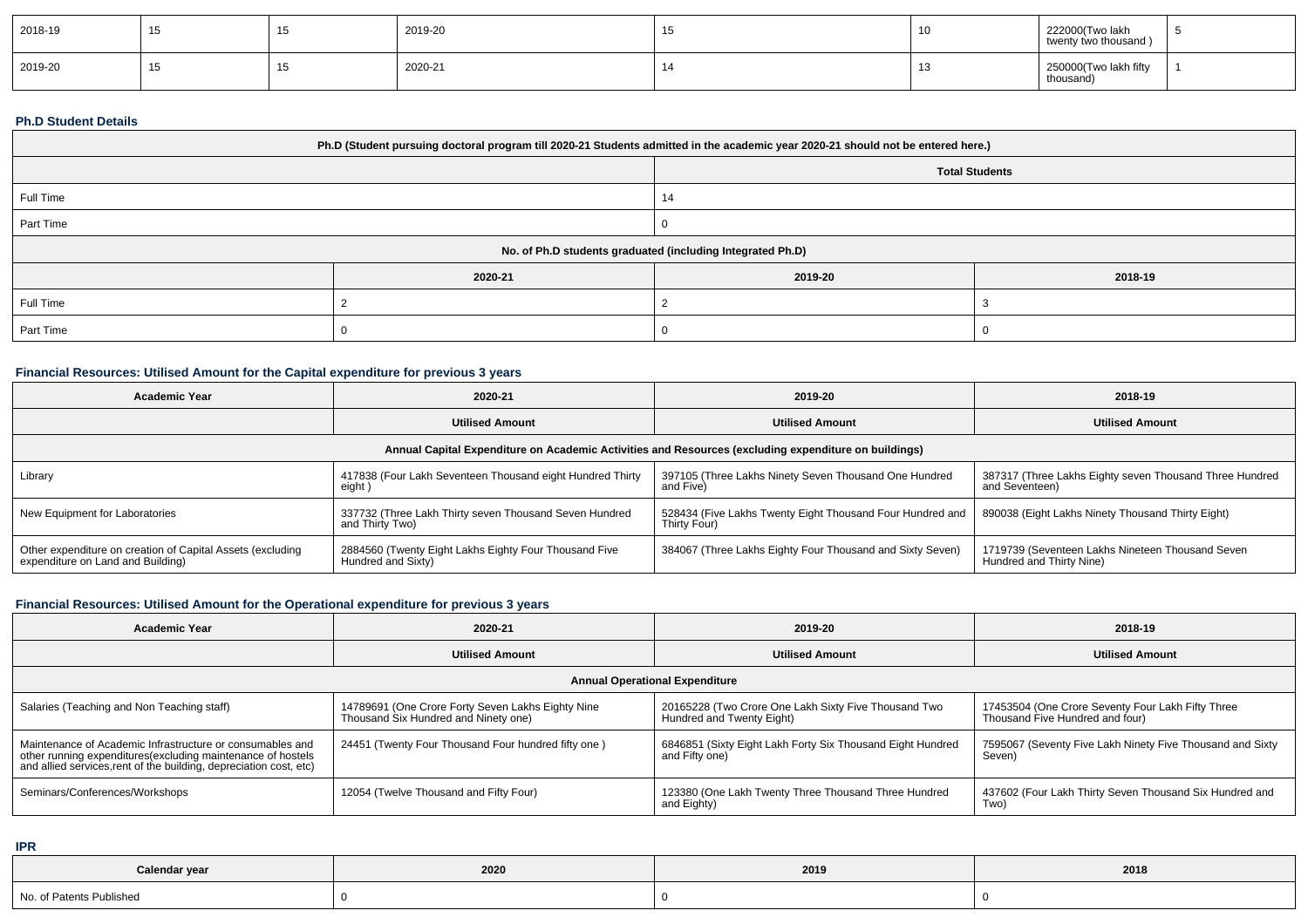| No. of Patents Granted |  |  |
|------------------------|--|--|
|                        |  |  |

### **Sponsored Research Details**

| <b>Financial Year</b>                    | 2020-21                                             | 2019-20                                       | 2018-19         |
|------------------------------------------|-----------------------------------------------------|-----------------------------------------------|-----------------|
| Total no. of Sponsored Projects          |                                                     |                                               |                 |
| Total no. of Funding Agencies            |                                                     |                                               |                 |
| Total Amount Received (Amount in Rupees) | 6209446                                             | 2098039                                       | 9200000         |
| Amount Received in Words                 | Sixty two Lakh Nine Thousand Four hundred Forty six | Twenty Lakh Ninety eight Thousand Thirty nine | Ninety two Lakh |

### **Consultancy Project Details**

| <b>Financial Year</b>                    | 2020-21                                | 2019-20                                                | 2018-19 |
|------------------------------------------|----------------------------------------|--------------------------------------------------------|---------|
| Total no. of Consultancy Projects        |                                        |                                                        |         |
| Total no. of Client Organizations        |                                        |                                                        |         |
| Total Amount Received (Amount in Rupees) | 507062                                 | 597704                                                 |         |
| Amount Received in Words                 | Five Lakh Seven Thousand and Sixty Two | Five Lakh Ninety seven Thousand Seven Hundred and four | Zero    |

### **PCS Facilities: Facilities of physically challenged students**

| 1. Do your institution buildings have Lifts/Ramps?                                                                                                                      | Yes, more than 80% of the buildings |
|-------------------------------------------------------------------------------------------------------------------------------------------------------------------------|-------------------------------------|
| $\frac{1}{2}$ . Do your institution have provision for walking aids, including wheelchairs and transportation from one building to another for<br>handicapped students? | Yes                                 |
| 3. Do your institution buildings have specially designed toilets for handicapped students?                                                                              | Yes, more than 80% of the buildings |

# **Faculty Details**

| Srno           | Name                                 | Age | Designation                                         | Gender | Qualification | <b>Experience (In</b><br>Months) | <b>Currently working</b><br>with institution? | <b>Joining Date</b> | <b>Leaving Date</b> | <b>Association type</b> |
|----------------|--------------------------------------|-----|-----------------------------------------------------|--------|---------------|----------------------------------|-----------------------------------------------|---------------------|---------------------|-------------------------|
|                | Dr JUN MONI<br>KALITA                | 37  | <b>Assistant Professor</b>                          | Male   | Ph.D          | 96                               | Yes                                           | 01-08-2017          | $\sim$              | Regular                 |
| 2              | DR DIPANKAR<br><b>SAHA</b>           | 41  | Associate Professor                                 | Male   | Ph.D          | 172                              | Yes                                           | 01-06-2007          | $\sim$              | Regular                 |
| 3              | DR TRISHNA DAS                       | 38  | <b>Assistant Professor</b>                          | Female | Ph.D          | 138                              | Yes                                           | 18-01-2010          | $\sim$              | Regular                 |
| 4              | DR SMRITI REKHA<br><b>CHANDA DAS</b> | 40  | <b>Assistant Professor</b>                          | Female | Ph.D          | 175                              | Yes                                           | 01-03-2008          | $\sim$              | Regular                 |
| 5              | DR DAMIKI LALOO                      | 35  | Associate Professor                                 | Male   | Ph.D          | 112                              | Yes                                           | 05-01-2015          | $\sim$              | Regular                 |
| 6              | DR BHANU<br>PRATAP SAHU              | 39  | Associate Professor                                 | Male   | Ph.D          | 173                              | Yes                                           | 02-02-2009          | $\sim$              | Regular                 |
| $\overline{ }$ | DR GOURANGA<br><b>DAS</b>            | 64  | Dean / Principal /<br>Director / Vice<br>Chancellor | Male   | Ph.D          | 477                              | Yes                                           | 30-01-2017          | $\sim$              | Regular                 |
| 8              | <b>MR PURBAJIT</b><br><b>CHETIA</b>  | 34  | <b>Assistant Professor</b>                          | Male   | M. Pharm      | 116                              | Yes                                           | 01-08-2017          | $\sim$              | Regular                 |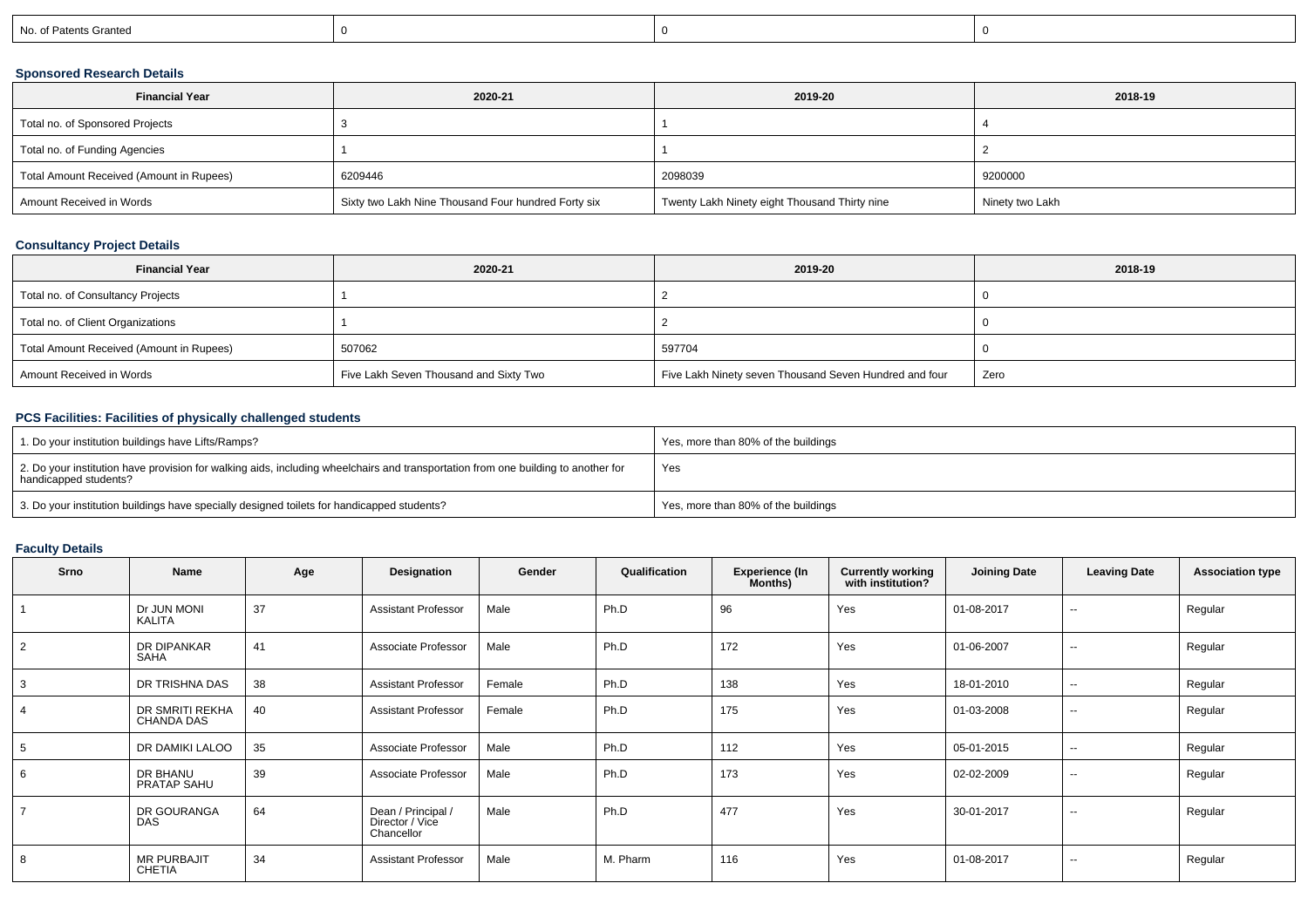| 9  | <b>DR TAPASH</b><br><b>CHAKRABORTY</b>  | 34 | Assistant Professor        | Male   | Ph.D                    | 52             | Yes | 03-01-2018 |                          | Regular |
|----|-----------------------------------------|----|----------------------------|--------|-------------------------|----------------|-----|------------|--------------------------|---------|
| 10 | DR SHEIKH<br><b>SOFIUR RAHMAN</b>       | 35 | <b>Assistant Professor</b> | Male   | Ph.D                    | 37             | Yes | 25-07-2018 | $\sim$                   | Regular |
| 11 | MADHUCHANDA<br>LAHAN                    | 31 | Assistant Professor        | Female | M. Pharm                | 75             | Yes | 01-10-2018 | $\sim$                   | Regular |
| 12 | ANKITA KASHYAP                          | 31 | <b>Assistant Professor</b> | Female | M. Pharm                | 47             | Yes | 25-07-2018 | $\sim$                   | Regular |
| 13 | MS ASHA DAS                             | 29 | <b>Assistant Professor</b> | Female | Master of Pharmacy      | 31             | Yes | 02-01-2019 | $\sim$                   | Regular |
| 14 | <b>MS ZARTAJ</b><br><b>WASHMIN BANU</b> | 29 | <b>Assistant Professor</b> | Female | Master of Pharmacy      | 31             | Yes | 02-01-2019 | $\sim$                   | Regular |
| 15 | <b>MS BHASWATI</b><br><b>DAS</b>        | 29 | <b>Assistant Professor</b> | Female | M.Tech                  | 31             | Yes | 02-01-2019 | $\sim$                   | Regular |
| 16 | <b>MR SUSANKAR</b><br>KUSHARI           | 27 | <b>Assistant Professor</b> | Male   | Master of Pharmacy      | 31             | Yes | 02-01-2019 | $\sim$                   | Regular |
| 17 | <b>MR SUMAN</b><br><b>KUMAR</b>         | 27 | <b>Assistant Professor</b> | Male   | Master of Pharmacy      | 31             | Yes | 02-01-2019 | $\sim$                   | Regular |
| 18 | SHATABDI GHOSE                          | 30 | <b>Assistant Professor</b> | Female | Master of Pharmacy      | 24             | Yes | 01-08-2019 | $\sim$                   | Regular |
| 19 | PALLABI KASHYAP                         | 26 | Associate Professor        | Female | Master of Pharmacy      | 24             | Yes | 01-08-2019 | $\overline{\phantom{a}}$ | Regular |
| 20 | <b>CHINMOY BHUYAN</b>                   | 26 | <b>Assistant Professor</b> | Male   | Master of Pharmacy      | 47             | Yes | 20-08-2019 | $\sim$                   | Regular |
| 21 | <b>ISWAR HAZARIKA</b>                   | 31 | <b>Assistant Professor</b> | Male   | Master of Pharmacy      | 82             | Yes | 01-08-2019 | $\sim$                   | Regular |
| 22 | PRIYANKA<br><b>CHOUDHURY</b>            | 30 | <b>Assistant Professor</b> | Female | Master of Pharmacy      | 48             | Yes | 01-08-2019 | $\overline{\phantom{a}}$ | Regular |
| 23 | <b>LIMA PATOWARY</b>                    | 27 | <b>Assistant Professor</b> | Female | Master of Pharmacy      | 24             | Yes | 01-08-2019 | $\sim$                   | Regular |
| 24 | <b>RUPA SENGUPTA</b>                    | 43 | <b>Assistant Professor</b> | Female | Master of Pharmacy      | 176            | Yes | 01-08-2019 |                          | Regular |
| 25 | DR BHUPEN<br>KALITA                     | 39 | <b>Assistant Professor</b> | Male   | Ph.D                    | 181            | No  | 01-02-2012 | 06-09-2021               | Regular |
| 26 | DR BISWAJIT DAS                         | 39 | <b>Assistant Professor</b> | Male   | Ph.D                    | 184            | No  | 01-08-2014 | 29-01-2021               | Regular |
| 27 | DR DIBYENDU<br>SHIL                     | 37 | <b>Assistant Professor</b> | Male   | Ph.D                    | 154            | No  | 27-07-2009 | 20-10-2020               | Regular |
| 28 | DR JASHABIR<br><b>CHAKRABORTY</b>       | 41 | <b>Assistant Professor</b> | Male   | Ph.D                    | 142            | No  | 16-07-2010 | 08-01-2021               | Regular |
| 29 | MR RANADEEP<br><b>BORGOHAIN</b>         | 24 | <b>Assistant Professor</b> | Male   | Master of Pharmacy      | 7              | Yes | 04-01-2021 | $\sim$                   | Regular |
| 30 | MR MRINMOY<br>DEKA                      | 29 | Assistant Professor        | Male   | Master of Pharmacy   19 |                | Yes | 04-01-2021 |                          | Regular |
| 31 | SHILPA PAUL                             | 27 | <b>Assistant Professor</b> | Female | Master of Pharmacy      | $\overline{7}$ | Yes | 04-01-2021 | $\sim$                   | Regular |
| 32 | <b>BHRIGU KUMAR</b><br>DAS              | 30 | <b>Assistant Professor</b> | Male   | Master of Pharmacy      | 25             | Yes | 04-01-2021 | $\sim$                   | Regular |
| 33 | TRIDEEP SAIKIA                          | 26 | <b>Assistant Professor</b> | Male   | Master of Pharmacy      | $\overline{7}$ | Yes | 18-01-2021 | $\sim$                   | Regular |
| 34 | RAJANA JAMES                            | 33 | <b>Assistant Professor</b> | Male   | Master of Pharmacy      | 72             | Yes | 01-02-2021 | $\overline{\phantom{a}}$ | Regular |
| 35 | CHIRANTAN DHAR                          | 33 | <b>Assistant Professor</b> | Male   | Master of Pharmacy      | 118            | Yes | 01-03-2021 | $\overline{\phantom{a}}$ | Regular |